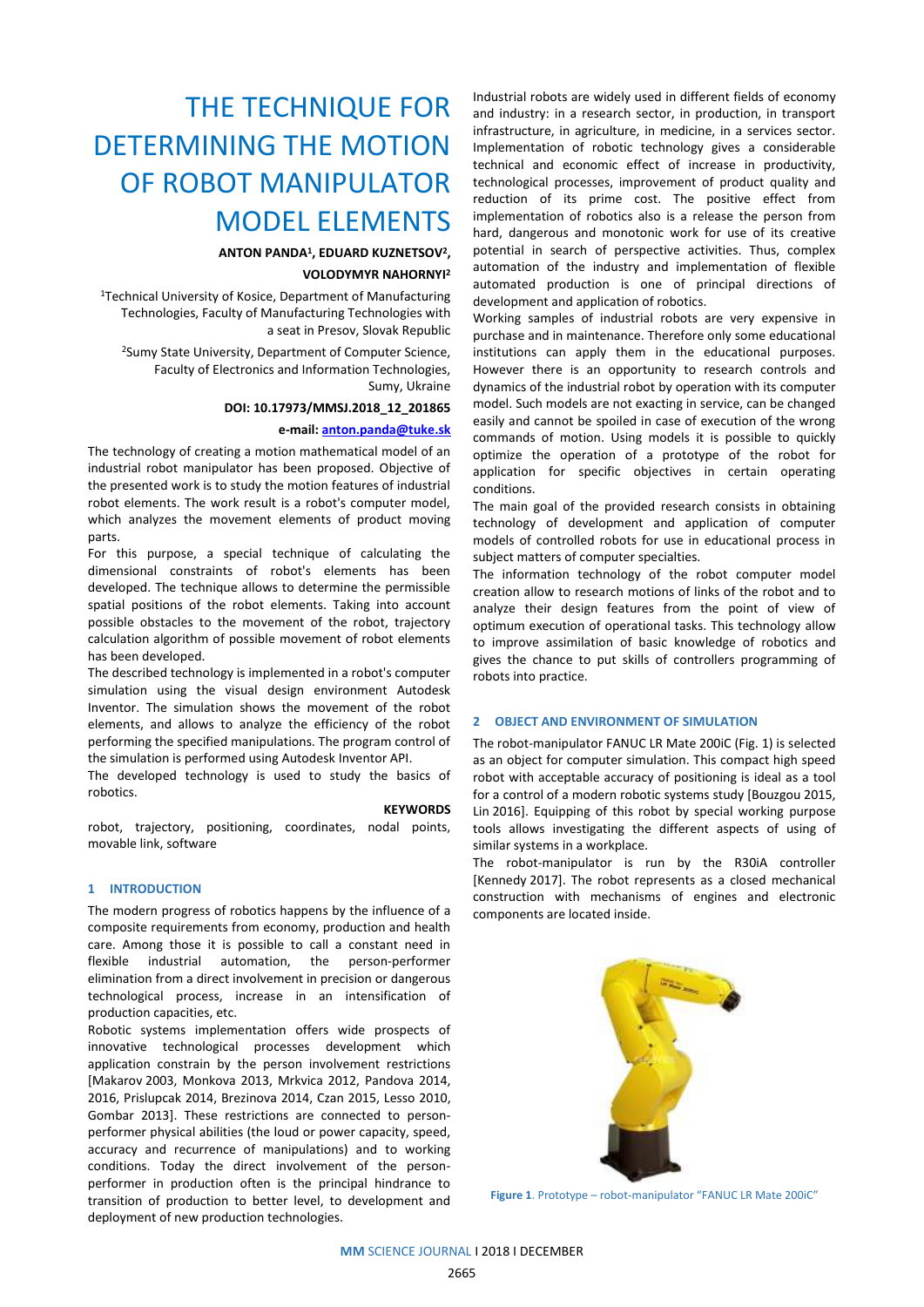The computer model of this robot is created by Autodesk Inventor software. This software allows to easily programming the links motions of computer models of prototypes along the specified trajectory. One of interesting features of Autodesk Inventor  $-$  is a creation of specifically software components setups which allows to automate stages of the often most carried out tasks [Kontsevich 2007]. These software components are realized on the basis of the applied programming interface (API) and allow improving simulation process.

The most effective method of creation of user applications by Autodesk Inventor is use Visual Basic for the environment API. API Autodesk Inventor defines the principles of application programming and a choice of the appropriate program opportunities of a programming environment [Kontsevich 2007, Svirnevsky 2016]. In other words, API Autodesk Inventor allows creating the optimum sequence of commands for operation with models [Svirnevsky 2016].

The simulator of the robot prototype which consists of computer model of the robot and a mathematical model of links motions control process is developed for a research of prototype motion and control.

To achieve research objectives, the following three tasks were assigned:

1. To develop a mathematical model of a robot-manipulator prototype links motions.

2. To analyze programming methods of motions of computer models by Autodesk Inventor tools.

3. To develop the motion control algorithm of the robotmanipulator prototype.

In this article the solution of the first research problem is provided [Kuznetsov 2017].

# **3 PHYSICAL MODEL OF PROTOTYPE MOTION**

When planning trajectory of a prototype links motions the main objective is the choice of such method of control which will guarantee motion of the working tool of a prototype along a working trajectory. Before to assign a path of motion of the tool of a prototype, it is important to know [\[Ma](http://apps.webofknowledge.com/DaisyOneClickSearch.do?product=WOS&search_mode=DaisyOneClickSearch&colName=WOS&SID=E4g6VGSvB94EzpD5ViS&author_name=Ma,%20L&dais_id=22523914&excludeEventConfig=ExcludeIfFromFullRecPage) 2016]:

1. Whether there are hindrances in a zone of motions of a prototype links?

2. Whether there are restrictions of mobility of a prototype links for execution of the given motion of the working tool?

When planning a trajectory of motion of the tool, one of two approaches is used:

1. For the working tool of a prototype the values of relocation, speeds and accelerations in specific (nodal) points of a working trajectory are assigned.

2. The given trajectory of motion of the working tool of a prototype is defined as analytic function.

The scheduler of trajectories selects from a class of functions (as a rule, polynomial) such functions that motions of a prototype links on the trajectory led to the given motion of the tool through the specified points. Work of the scheduler can be performed with use of the generalized coordinates of the mechanism of a prototype or the local coordinates connected to links of a prototype [Abderrahmane 2014].

Planning of a trajectory in the generalized coordinates has following advantages:

1. The changes of coordinates directly affects motion of the tool of a prototype.

2. The trajectory can be planned in real time.

3. In the generalized coordinates it is easier for present a trajectory in the form of analytic functions.

The inconvenience of use of the generalized coordinates is that it is more difficult to define the motions of a prototype links during motion process, than when using local coordinates. It is necessary for preventing of collision of links of a prototype with hindrances.

The basic algorithm for determination of nodal points on a trajectory in space of the generalized coordinates is rather simple and does not require the special description. When planning trajectory of a prototype links it is necessary to consider the following restrictions [Svirnevsky 2016]:

1. Nodal points have to be easily calculated by non-recurrent methods.

2. Position of a prototype links in certain timepoints have to be precisely set.

3. The condition of smoothness of trajectories in case of their passing through nodal points have to be met (the first and second derivatives of functions of trajectory have to be continuous).

Process of planning of trajectory in local coordinates of a prototype links consists of the following serial steps:

1. Formation of an array of nodal points on a trajectory of motion of each link of a prototype in local coordinate systems.

2. The choice of functions for connection of nodal points in a smooth trajectory of the motion of a prototype link (for example, a straight line, a circle arc, a parabola, etc.).

Such way allows receiving a fine precision positioning of a prototype working tool on the given trajectory.

However, there can be a deceleration or violation of motion of the working tool because of a time delay of a trajectory computation connected to the large counts of recalculation of a local coordinates of prototype links into a generalized coordinates of the tool. It is possible to exclude such problem by use of sensors of a prototype links position [\[Fang](http://apps.webofknowledge.com/DaisyOneClickSearch.do?product=WOS&search_mode=DaisyOneClickSearch&colName=WOS&SID=E4g6VGSvB94EzpD5ViS&author_name=Fang,%20LJ&dais_id=2000964722&excludeEventConfig=ExcludeIfFromFullRecPage) 2017].

# **4 SIMULATING THE GEOMETRIC AND KINEMATIC PARAMETERS OF A PROTOTYPE**

For the purpose of obtaining the program of motion of a prototype in Autodesk Inventor the auxiliary (transition) geometry of API is used. The auxiliary geometry is developed to solve by means of API a row of mathematical tasks, mainly geometrical.

Links of auxiliary geometry are created by using requirements to the appropriate methods of objects and are widely used in API Autodesk Inventor. Unlike the majority of other geometrical objects of API, these objects have no visual instruments to display. Most often it is the abstract mathematical objects which are developed to control "real" geometry of Autodesk Inventor [Kontsevich 2007].

The Denavit-Hartenberg's representation is used for the description of rotational and axial joints between a adjacent prototype links. Denavit and Hartenberg offer the matrix approach of serial buildings of the coordinate systems connected to each link of the mechanism of a prototype. The sense of a Denavit-Hartenberg's representation consists in formation of the homogeneous transformation matrix to describe the position of a coordinate system of each link concerning a coordinate system of the previous link of a prototype. It gives the chance to sequentially transform coordinates of the working tool from the each link reference system to a basic link reference system which is an inertial coordinate system for a prototype [\[Maronek](http://apps.webofknowledge.com/DaisyOneClickSearch.do?product=WOS&search_mode=DaisyOneClickSearch&colName=WOS&SID=E4g6VGSvB94EzpD5ViS&author_name=Maronek,%20M&dais_id=1000163089&excludeEventConfig=ExcludeIfFromFullRecPage) 2015].

Each coordinate system is based on the following three rules:

1. *zi-1* an axis is directed along axis of the *i*-th link.

2. The axis of *x<sup>i</sup>* is perpendicular to axis of *zi-1* and directed from it.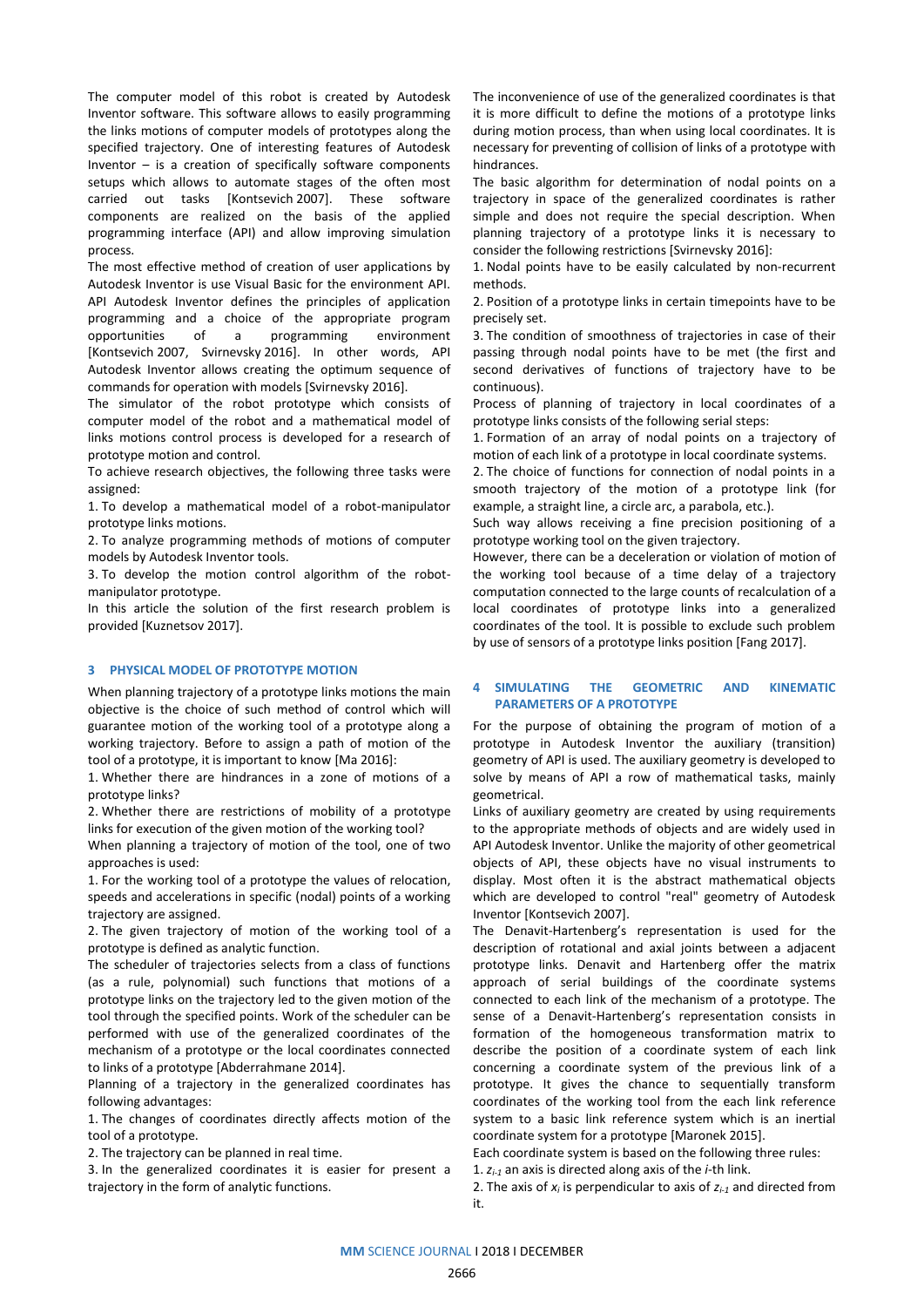3. The axis of  $y_i$  adds axis of  $x_i$  and  $z_i$  to the right Cartesian coordinate system.

Denavit-Hartenberg's representation of solid links depends on four geometrical parameters corresponding to each link. These four parameters completely describe any rotational or axial motion and are defined according to a figure 2 as follows:

1.  $\vartheta$ <sup>*i*</sup> – the associated angle on which it is necessary to turn the axis of  $x_{i-1}$  around the axis of  $z_{i-1}$  that it became a same directional with axis of *xi*(the sign is defined according to the right-hand rule);

2.  $d_i$  – distance between intersection of an axis of  $z_{i-1}$  with an axis of *x<sup>i</sup>* and the beginning of *(i-1)*-th coordinate system; it is measuring along the axis of *zi-1*;

3.  $a_i$  – distance between intersection of an axis of  $z_{i-1}$  with an axis of *x<sup>i</sup>* and the beginning of *i*-th coordinate system; it is measuring along the axis of *x<sup>i</sup>* (i.e. the shortest distance between axes of *zi-1* and *zi*);

4.  $\alpha_i$  – an angle on which it is necessary to turn the axis of  $z_{i-1}$ around the axis of *x<sup>i</sup>* that it became a same directional with axis of *z<sup>i</sup>* (the sign is defined according to the right-hand rule).



**Figure 2**. Kinematic chain of prototype

For rotational joints the parameters  $d_i$ ,  $a_i$  and  $\alpha_i$  are constant characteristics for this prototype. At the same time *θ<sup>i</sup>* is the variable. It is changing in case of motion (rotation) of *i*-th link relative to an *(i-1)*-th link. For each prototype link this algorithm creates an orthonormal system of coordinates. Coordinate systems are numbered in ascending order from the base of to the working tool of a prototype. The relative positioning of adjacent links is described by a homogeneous transformation matrix (Tab. 1).

#### **Table 1**. Denavit-Hartenberg's parameters

| Nº link | $a_i$          | $\alpha_i$ | u      |                     |
|---------|----------------|------------|--------|---------------------|
|         | a <sub>1</sub> | $-(\pi/2)$ |        | $q_{1}$             |
|         | d <sub>2</sub> |            |        | $q_{2}$ - $(\pi/2)$ |
|         | dз             | $-(\pi/2)$ |        | $q_2 + q_3$         |
|         |                | $\pi/2$    | $-d_4$ | q <sub>4</sub>      |
|         |                | $-(\pi/2)$ |        | q5                  |
|         |                |            | -d,    | q <sub>6</sub>      |

The following geometric parameters of prototype links are used in Table 1:

 $d_1$  – The offset between the coordinates of  $x_0$ ,  $y_0$ ,  $z_0$  and  $x_1$ ,  $y_1$ , *z<sup>1</sup>* (mm).

- *d<sup>2</sup>* Length of the first prototype link (mm).
- $d_3$  The offset between  $x_2$ ,  $y_2$ ,  $z_2$  and  $x_3$ ,  $y_3$ ,  $z_3$  (mm).
- *d<sup>4</sup>* Length of the second prototype link (mm).

 $d_5$  – Length of the third prototype link (mm).

## **5 MATHEMATICAL MODEL OF PROTOTYPE MOTION**

The sequence of the intermediate positions of a prototype links on the given trajectory is defined to move the prototype working tool. At first is defined an array of nodal points (coordinates of the intermediate positions of links) on motion trajectory. Then the array of rotation angles of all prototype links for each nodal point is calculated. The received coordinates have to be correspond to the current position of an link on a trajectory. The scheme of definition of corners and adjacent prototype links joint positions is presented on the Fig. 3.



**Figure 3**. Rotation angle values in planes XY and XZ

For example, to define the T point location, the classical task about search of cross-point of two circles is used:

$$
T = K \cdot H \pm \sqrt{K^2 H - (V^2 + H^2)(K^2 - (AB)^2 V^2)} / (V^2 + H^2)
$$
  

$$
K = (AB)^2 - (BC)^2 + H^2 + V^2 / 2
$$

Here *H* and *V* – is a standard position of a tool holder, and *AB* and *BC* – is a length of the corresponding prototype links.

There are two methods to make model in Autodesk Inventor: to develop application or to create a macro. It selected a method which uses writing of a macro in Visual Basic. It is connected to the fact that in Autodesk Inventor there is a built-in Visual Basic